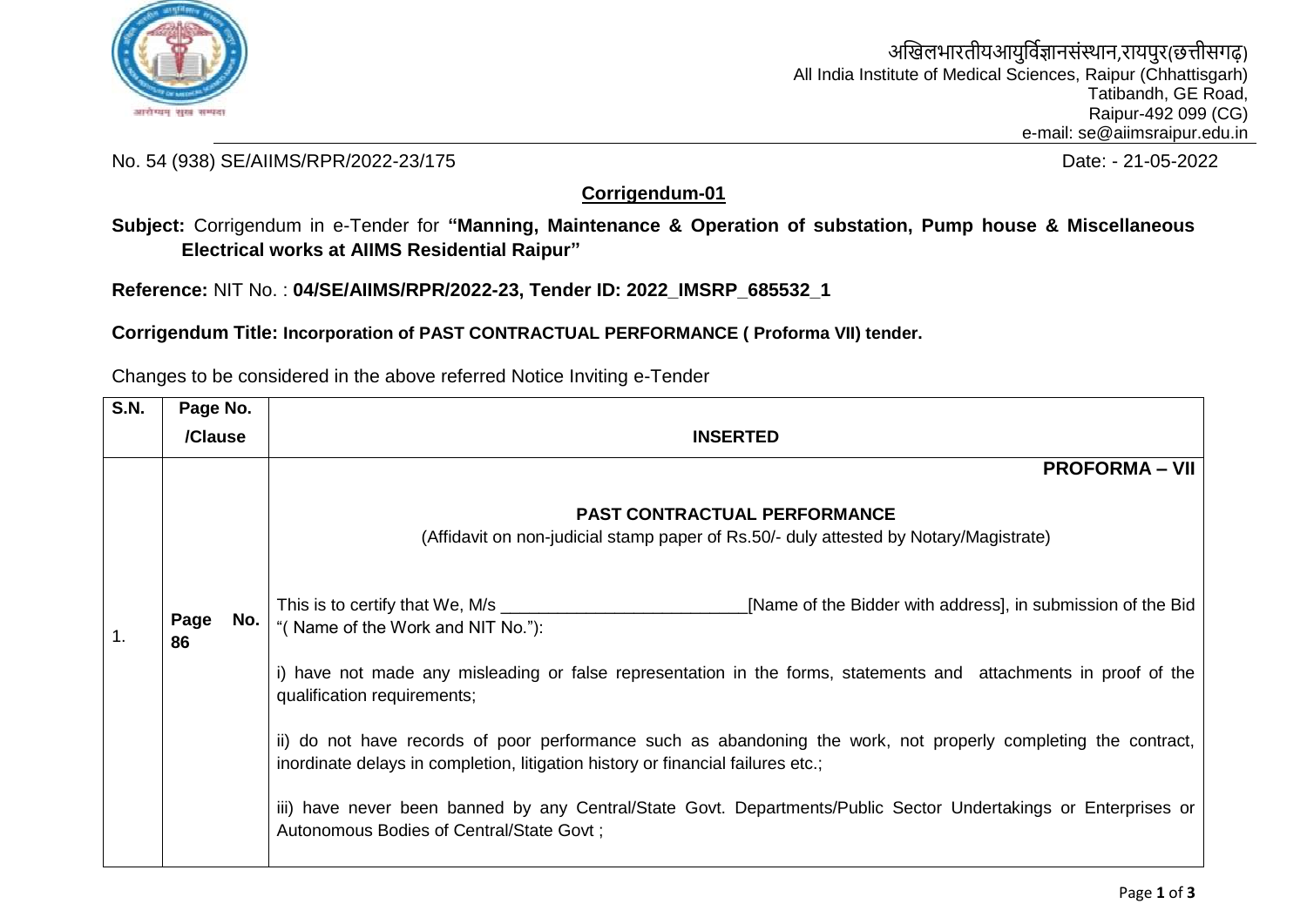

|            | आरोप्यम् सुख सम्पदा                                                                                                                                                                                                                                  |                                                                                                |          |              |  |               |                                                   |          |       |  |  |
|------------|------------------------------------------------------------------------------------------------------------------------------------------------------------------------------------------------------------------------------------------------------|------------------------------------------------------------------------------------------------|----------|--------------|--|---------------|---------------------------------------------------|----------|-------|--|--|
|            | iv) have submitted all the supporting documents and furnished the relevant details as per the prescribed format.; and                                                                                                                                |                                                                                                |          |              |  |               |                                                   |          |       |  |  |
|            | v) have submitted all the information and the requisite documents with the Bid and further certify that we are fully<br>responsible for the correctness of the information and documents submitted by us.<br><b>SEAL AND SIGNATURE OF THE BIDDER</b> |                                                                                                |          |              |  |               |                                                   |          |       |  |  |
|            |                                                                                                                                                                                                                                                      |                                                                                                |          |              |  |               |                                                   |          |       |  |  |
|            | Note: Exceptions of the above, if any, shall be clearly mentioned with details by the bidder for evaluation/consideration if<br>any.                                                                                                                 |                                                                                                |          |              |  |               |                                                   |          |       |  |  |
| 2.         | Changes to be considered in BoQ of the above referred Notice Inviting e-Tender                                                                                                                                                                       |                                                                                                |          |              |  |               |                                                   |          |       |  |  |
|            |                                                                                                                                                                                                                                                      | <b>Existing</b>                                                                                |          |              |  | To be read as |                                                   |          |       |  |  |
| <b>BoQ</b> | SI.<br>No.                                                                                                                                                                                                                                           | Item Description                                                                               | Quantity | <b>Units</b> |  | SI.<br>No.    | Item Description                                  | Quantity | Units |  |  |
|            | 89                                                                                                                                                                                                                                                   | Supply of 9x5 MICA SHEET<br><b>COVER</b>                                                       | 5.00     | Mtr.         |  | 89            | Supply of 9x5 MICA SHEET COVER                    | 5.00     | Each  |  |  |
|            | 90                                                                                                                                                                                                                                                   | Supply of 5x5 MICA SHEET<br><b>COVER</b>                                                       | 5.00     | Mtr.         |  | 90            | Supply of 5x5 MICA SHEET COVER                    | 5.00     | Each  |  |  |
|            | 142                                                                                                                                                                                                                                                  | <b>Supply &amp; Rewinding of Ceiling</b><br>fan 900/1200 mm sweep.                             | 100.00   | Each         |  | 142           | Rewinding of Ceiling fan 900/1200<br>mm sweep.    | 100.00   | Each  |  |  |
|            | 143                                                                                                                                                                                                                                                  | of<br>of Rewinding<br><b>Supply</b><br>Exhaust fan 450 mm heavy<br>duty.                       | 5.00     | Each         |  | 143           | Rewinding of Exhaust fan 450 mm<br>heavy duty.    | 5.00     | Each  |  |  |
|            | 144                                                                                                                                                                                                                                                  | Rewinding<br>of<br>of<br><b>Supply</b><br><b>Exhaust</b><br>230/300<br>fan<br>mm<br>heavy duty | 5.00     | Each         |  | 144           | Rewinding of Exhaust fan 230/300<br>mm heavy duty | 5.00     | Each  |  |  |